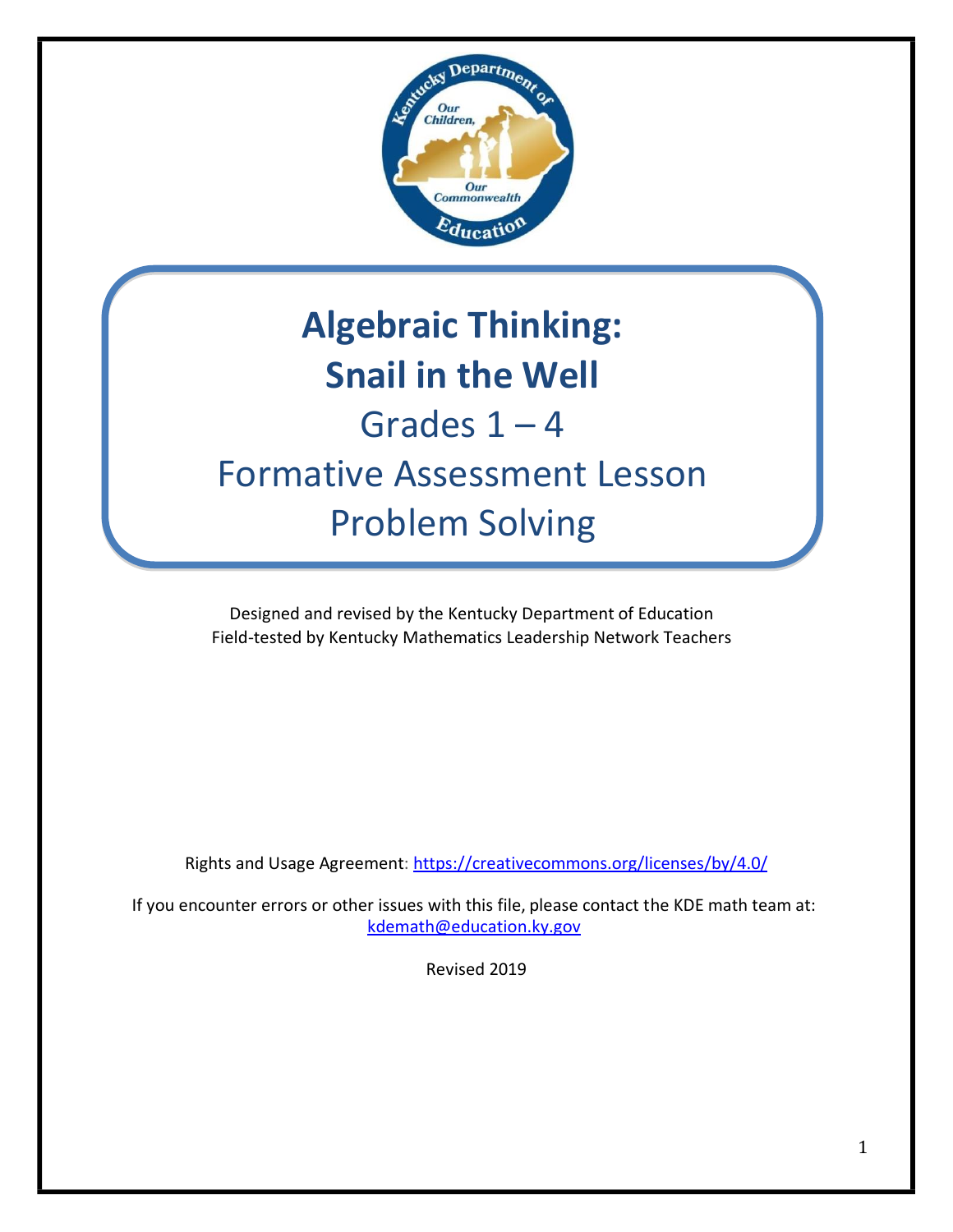**This Formative Assessment Lesson is designed to be part of an instructional unit. This task should be implemented approximately two-thirds of the way through the instructional unit. The results of this task should then be used to inform the instruction that will take place for the remainder of your unit.**

#### **Mathematical goals**

This problem solving lesson is intended to help you assess how well students are able to use addition and subtraction in a problem solving situation. In particular, this lesson aims to identify and help students who have difficulties with:

- Choosing an appropriate, systematic way to collect and organize data.
- Examining the data and looking for patterns
- Describing and explaining findings clearly and effectively.

#### **Kentucky Academic Standards**

This lesson involves a range of *mathematical practices* from the standards, with emphasis on: **MP1.**  Make sense of problems and persevere in solving them.

**MP4.** Model with mathematics.

**MP8.** Look for and make use of repeated reasoning.

This lesson asks students to select and apply mathematical content from across the grades, including the content standards*:* 

**Operations and Algebraic Thinking** 

**Grade 1 Cluster: Represent and solve problems involving addition and subtraction.** 

**Grade 2 Cluster: Represent and solve problems involving addition and subtraction.** 

**Grade 3 Cluster: Solve problems involving the four operations, and identify and explain patterns in arithmetic.** 

**Grade 4 Cluster: Use the four operations with whole numbers to solve problems.** 

#### **Introduction**

This lesson is structured in the following way:

- Before the lesson, students attempt the task individually. You then review their work and formulate questions for students to answer in order for them to improve their work. • At the start of the lesson, students work individually to answer your questions.
- Next, they work collaboratively, in small groups, to produce a better collective solution than those they produced individually. Throughout their work, they justify and explain their decisions to peers.
- In the same small groups, students critique examples of other students' work.
- In a whole-class discussion, students explain and compare the alternative approaches they have seen and used.
- Finally, students work alone to reflect on their individual & group work.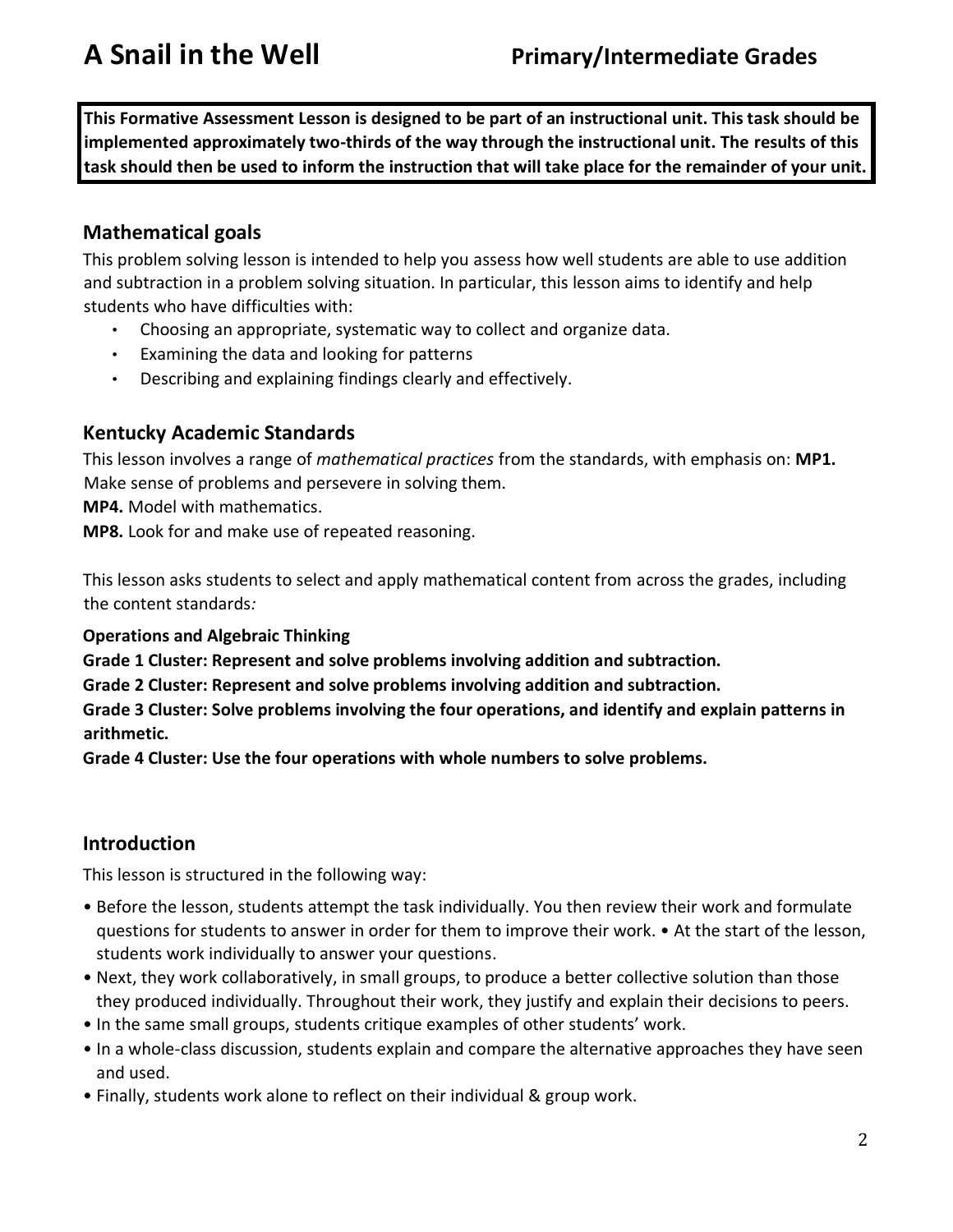#### **Materials required**

- Each individual student will need one copy of the *A Snail in the Well* sheet and one copy of the *How did you work?* sheet.
- Each small group of students will need d a copy of *Sample Responses to Discuss* and whichever samples of student work chosen.

#### **Time needed**

Approximately fifteen minutes before the lesson, a one-hour lesson, and ten minutes in a follow-up lesson. All times are approximate. Exact timings will depend on the needs of the class.

#### **Before the lesson Assessment**

**task:** 

Have the students do this task in class a day or more before the formative assessment lesson. This will give you an opportunity to assess the work and to find out the kinds of difficulties students have with it. Then you will be able to target your help more effectively in the follow-up lesson.

Give each student a copy of *A Snail in the Well*. Introduce the task briefly and help the class to understand the problem and its context.

**Spend fifteen minutes on your own, answering this question. Show your work.** 

**Don't worry if you are not sure if your solution is correct. There will be a lesson on this material [tomorrow] that will help you improve your work.** 

#### **Your goal is to be able to answer this question with confidence by the end of that lesson.**



It is important that students answer the question without assistance, as far as possible. Students who sit together often produce similar answers, and then, when they come to compare their work, they have little to discuss. For this reason, we suggest that when students do the task individually, you ask them to move to different seats. Then at the beginning of the formative assessment lesson, allow them to return to their usual places. Experience has shown that this produces more profitable discussions.

#### **Assessing students' responses**

Collect students' responses to the task. Make some notes on what their work reveals about their current levels of understanding and their different problem solving approaches. The purpose of this is to forewarn you of the issues that will arise during the lesson, so that you may prepare carefully.

We suggest that you do not score students' work. The research shows that this is counterproductive, as it encourages students to compare scores, and distracts their attention from how they may improve their mathematics.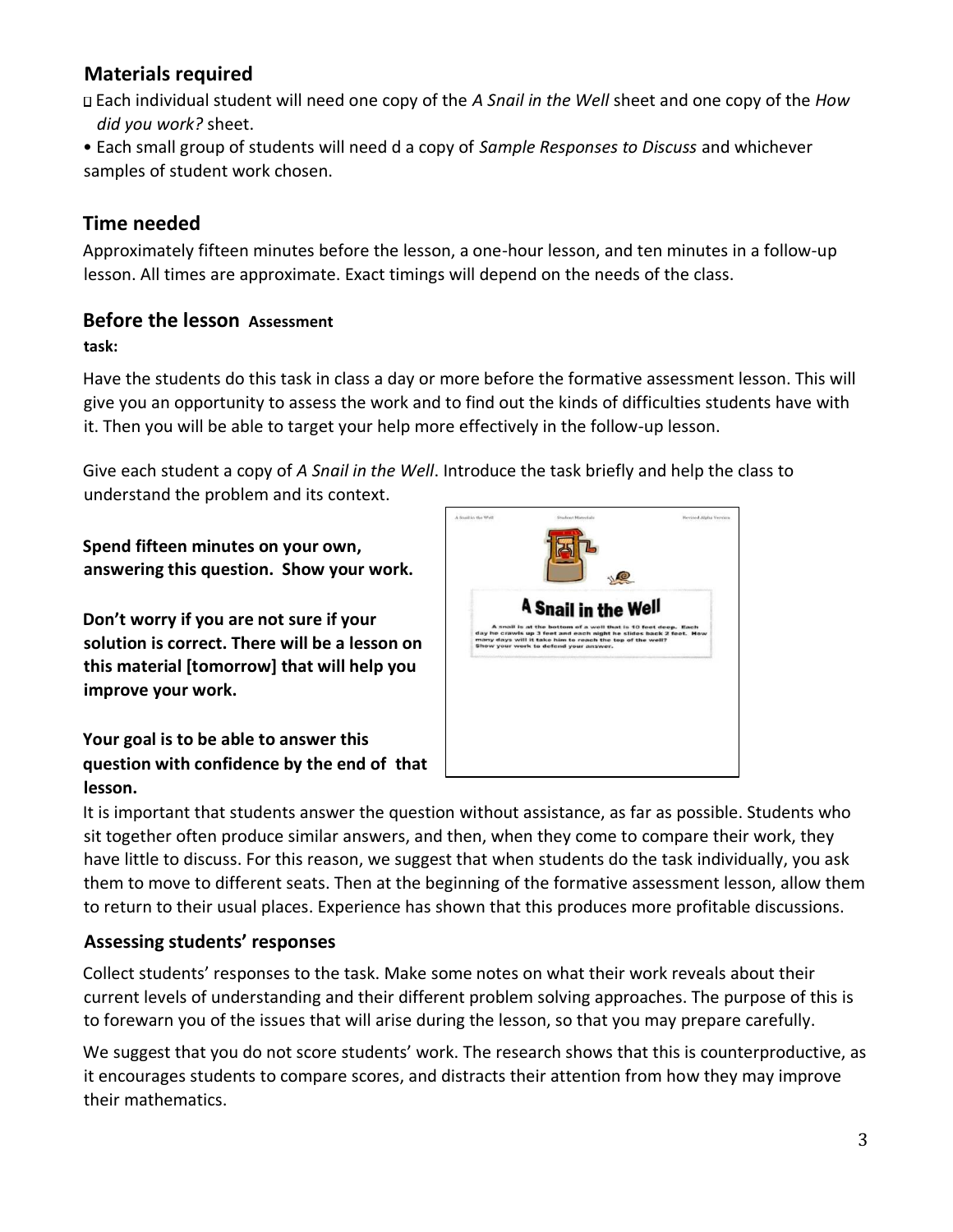Instead, help students to make further progress by asking questions that focus attention on aspects of their work. Some suggestions for these are given on the next page. These have been drawn from common difficulties observed in trials of this unit.

We suggest that you write your own lists of questions, based on your own students' work, using the ideas below. You may choose to write questions on each student's work. If you do not have time to do this, select a few questions that will be of help to the majority of students. These can be written/displayed on the board at the beginning of the lesson.

| <b>Common Issues</b>                                                                     | <b>Suggested questions and prompts</b>                                                                                                                                                                                                                                                          |  |  |
|------------------------------------------------------------------------------------------|-------------------------------------------------------------------------------------------------------------------------------------------------------------------------------------------------------------------------------------------------------------------------------------------------|--|--|
| Student forgets to consider what the snail<br>does each day and each night.              | How could you make this task easier?<br>What sort of picture could you draw<br>that might be helpful?<br>How can you show the path the snail<br>follows until he gets out of the well?                                                                                                          |  |  |
| Student work is unsystematic.                                                            | What pattern do you notice?<br>What is the same and what is different<br>about how the snail moves during the<br>day and at night?<br>How can you organize your work?                                                                                                                           |  |  |
| Student assumes that the initial pattern<br>continues indefinitely and over-generalizes. | What do you think about how far the<br>$\bullet$<br>snail travels each day?<br>Does the snail always fall back?<br>$\bullet$                                                                                                                                                                    |  |  |
| Student writes answer without explanation.                                               | How could you explain/show how you<br>$\bullet$<br>got your answer so that someone in<br>another class understands?<br>How can you use numbers, words, or<br>$\bullet$<br>pictures to describe the path of the<br>snail?                                                                        |  |  |
| Student correctly identifies when the snail<br>gets out of the well.                     | Think of another way of solving the<br>$\bullet$<br>problem. Is this method better or<br>worse than your original one? Explain<br>your answer.<br>Can you make a new problem with a<br>$\bullet$<br>different size well and/or a snail that<br>travels different amounts each day<br>and night? |  |  |

#### **Common Issues – Suggested questions and prompts:**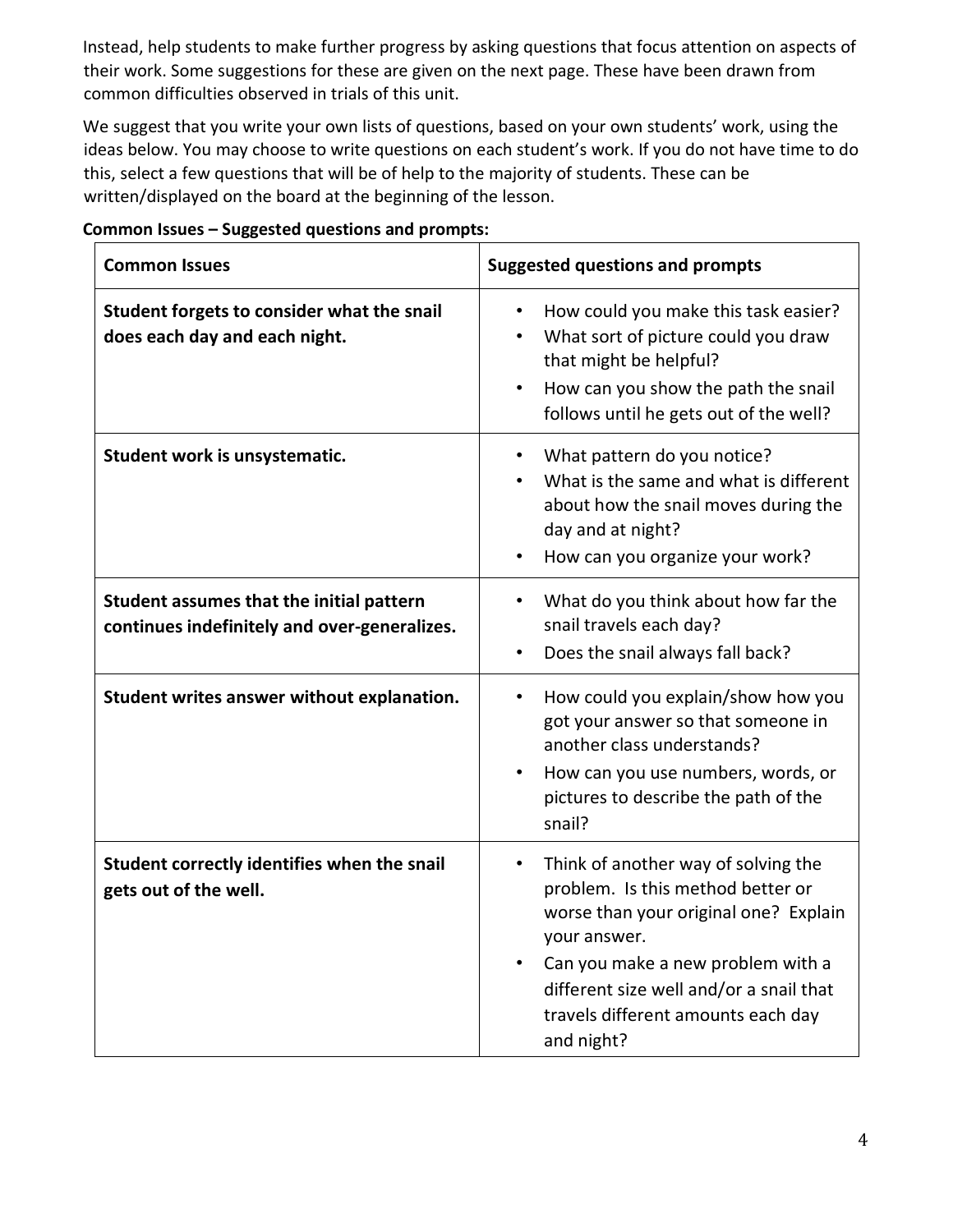### **Suggested lesson outline**

#### **Improve individual solutions to the assessment task (10 minutes)**

Return your students' work on the *A Snail in the Well* problem. Ask students to re-read both the *A Snail in the Well* problem and their solutions. If you have not added questions to students' work, write a short list of your most common questions on the board. Students can then select a few questions appropriate to their own work and begin answering them.

#### *Recall what we were working on previously. What was the task?*

Draw students' attention to the questions you have written.

#### *I have read your solutions and I have some questions about your work.*

#### *I would like you to work on your own to answer my questions for ten minutes.*

#### **Collaborative Activity:**

Organize the students into small groups of two or three. In trials, teachers found keeping groups small helped more students play an active role.

#### *Put your solutions aside until later in the lesson. I want you to work in groups now.*

#### *Your task is to work together to produce a solution that is better than your individual solutions.*

As the teacher, you have two tasks during small-group work, to note different student approaches to the task, and to support student problem solving.

#### **Note different student approaches to the task**

Notice how students work on finding the path of the snail. Notice what strategies they use and how they organize their data. Note the representations they use, including incorrect versions, for use in whole-class discussion. You can use this information to focus the whole-class plenary discussion towards the end of the lesson.

#### **Support student problem solving**

Try not to make suggestions that move students towards a particular approach to this task. Instead, ask questions to help students clarify their thinking. If several students in the class are struggling with the same issue, you could write a relevant question on the board. You might also ask a student who has performed well on one part of the task to help a student struggling with that part of the task.

The following questions and prompts would be helpful:

*What information have you been given? What do you need to find out? What changes in the diagram? What stays the same? How will you write down your pattern? Why do you think your thinking might be true?*  You may find that some students do not work systematically when organizing their data.

#### *What can you do to organize your data?*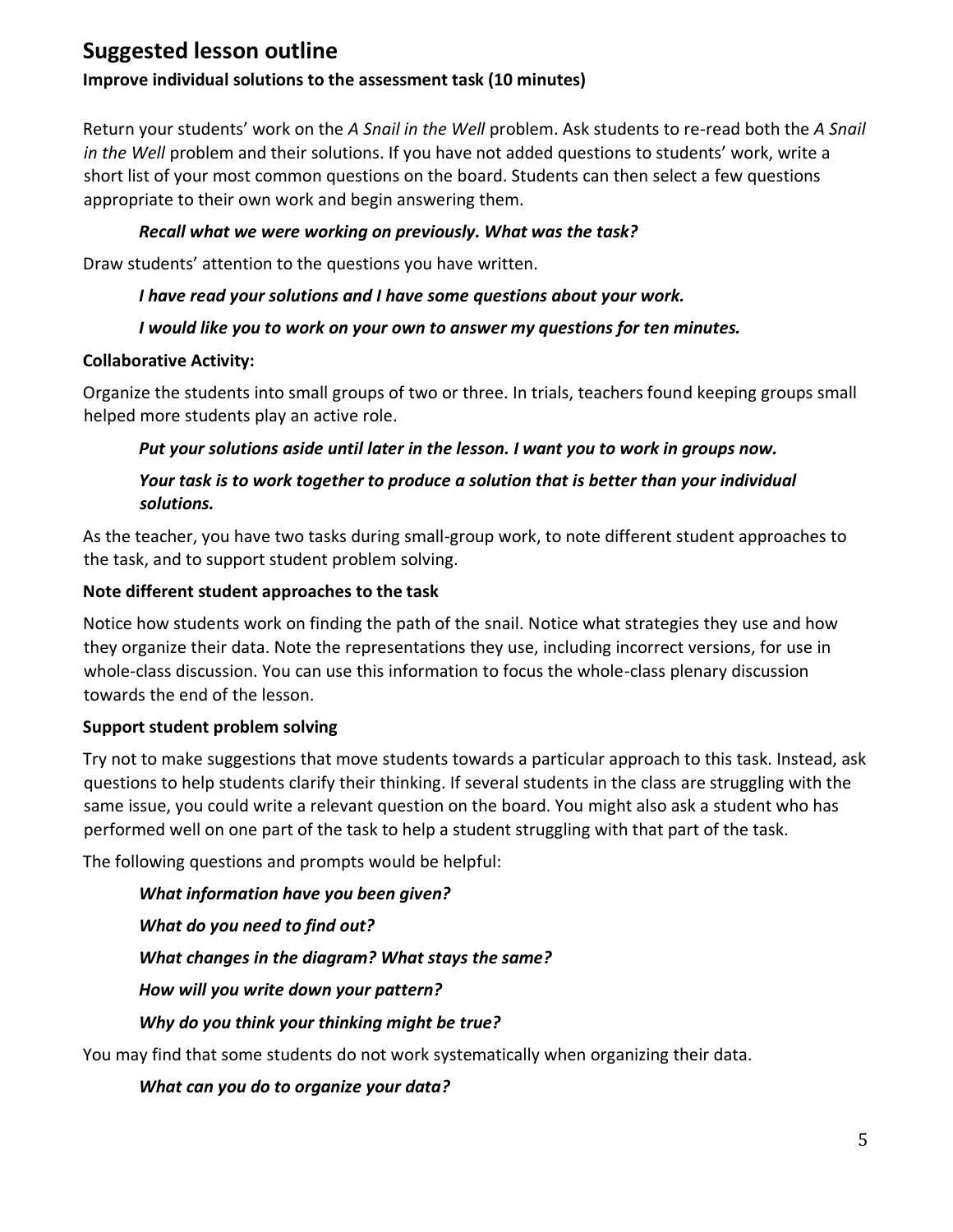If students have used equation, focus their attention on improving explanations, or exploring alternative methods.

#### *How can you be sure your explanation works in all cases?*

#### *Ask another group if your argument makes sense.*

Some stronger explanations are shown in the *Sample Responses to Discuss*.

#### **Make a note of student approaches to the task**

Give each small group of students a copy of the *Sample Responses to Discuss*. Choose the samples of student work that match your students' level of understanding. Display the following questions on the board or project the provided sheet: *Analyzing Student responses to discuss*. *Describe the problem solving approach the student used.* 

#### *You might, for example:*

- **•** *Describe the way the student has organized the data.*
- **•** *Explain what the student could do to make his or her solution correct or clearer if they*

#### *calculated correctly.*

This analysis task will give students an opportunity to evaluate a variety of alternative approaches to the task, without providing a complete solution strategy.

During small-group work, support student thinking as before. Also, check to see which of the explanations students find more difficult to understand. Identify one or two of these approaches to discuss in the plenary discussion. Note similarities and differences between the sample approaches and those the students took in small-group work.

#### **Individual reflection (10 minutes) – possible homework**

Once students have had a chance to discuss the sample responses as a whole class, distribute the questionnaire *How Did You Work?* Ask students to spend a couple of minutes, individually, answering the questions.

#### *Think carefully about your work on this lesson and the different methods you have seen and used.*

If you are running out of time, you could schedule this activity for the next lesson or for homework.

#### **Solution**

**The snail will reach the top of the well on the 8th day. He does gain one foot per day, so that at the end of the 7th day he is 7 feet from the bottom of the well. When he travels up 3 ft on the 7th day he does not slide back down because he reaches the top at 10ft and is out of the well.** 

#### **Analysis of** *Student Responses to Discuss*  **Will's Method**

Will noticed that up 3 then down 2 always results in a gain of 1 ft. He over-generalizes this fact and concludes in will take 10 days for the snail to get out of the well.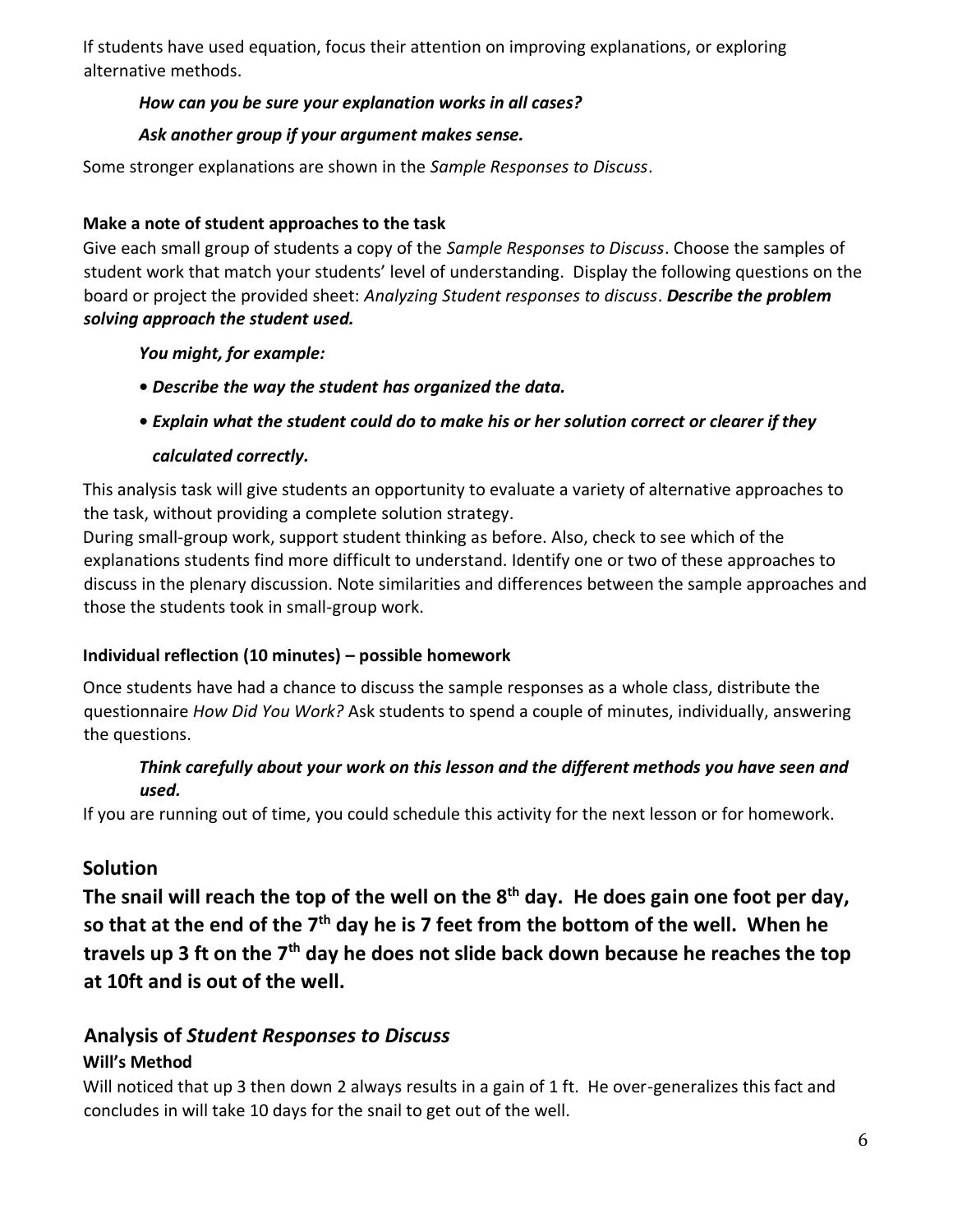Will's strategy of noticing a gain of 1 foot per day is correct but he did not systematically organize the data to show the complete path of the snail.

#### **Will's Solution**



#### **Whitney's Method**

Whitney made a list of each day and the amount the snail gained. She over-generalizes this fact and concludes it will take 10 days for the snail to get out of the well. Whitney's strategy of noticing a gain of 1 foot per day is correct but she did not show the complete path of the snail.

#### **Whitney's Solution**



#### **Chuck's Method**

Chuck correctly shows subtraction and addition calculations organized by day so that he arrives at the correct solution to the problem. He could enhance his solution by labeling each day and night clearly and/or showing an additional representation (picture, words, chart, etc.) to validate the solution.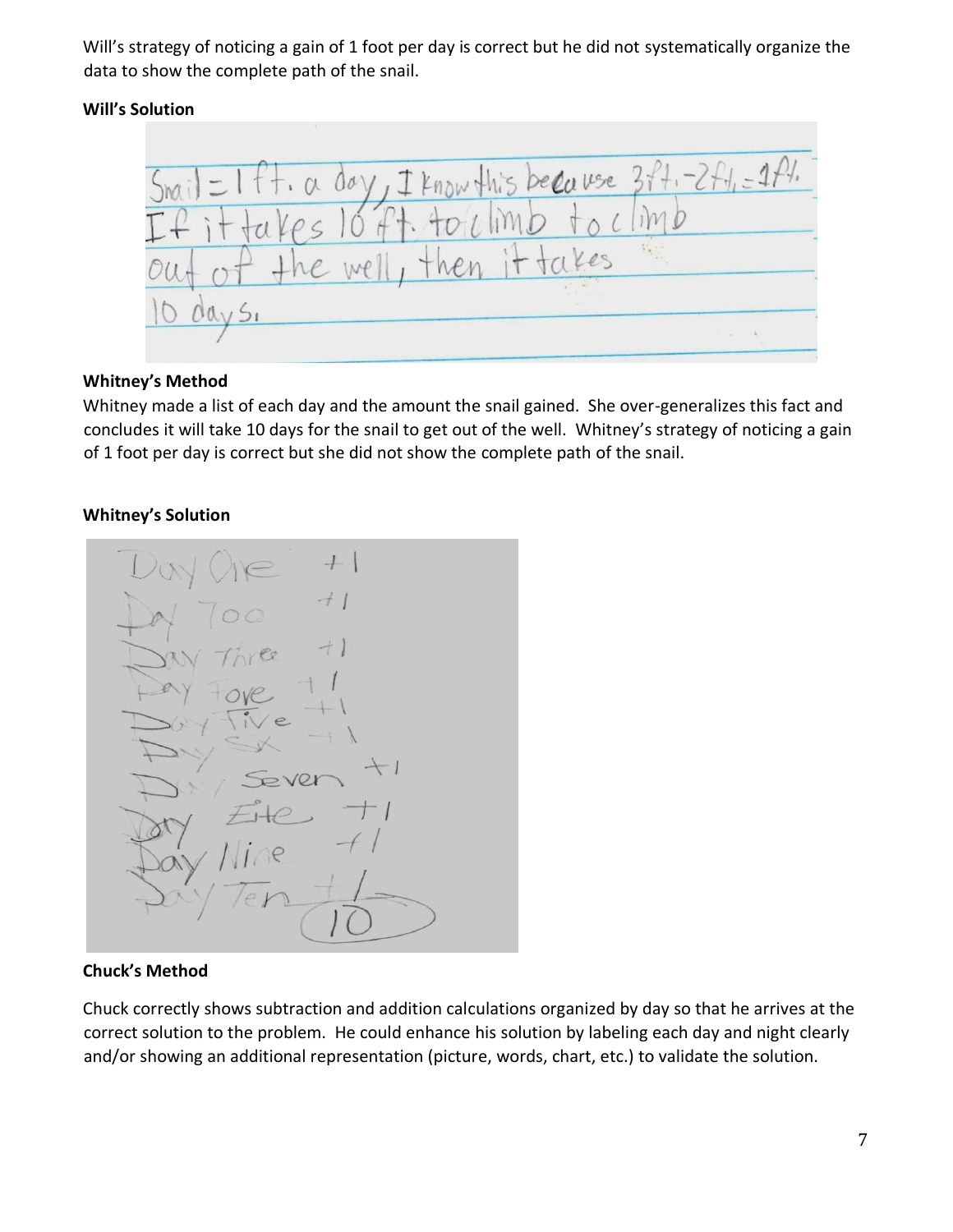#### **Chuck's Solution**



#### **Tim's Method**

Tim draws a diagram and attempts to show the path of the snail including how the snail moves up the well during each day and slides back each night. However, his diagram is not clear and consistent so he cannot accurately tell how many total feet the snail has traveled.

Tim's diagram could be enhanced with additional labels showing feet, day, night, etc.



#### **Tim's Solution**

#### **Denise's Method**

Denise clearly and accurately shows the path of the snail, labeling feet, day and night. Her distinction in bold versus slashed lines makes the distinction between night and day easy to see. To enhance her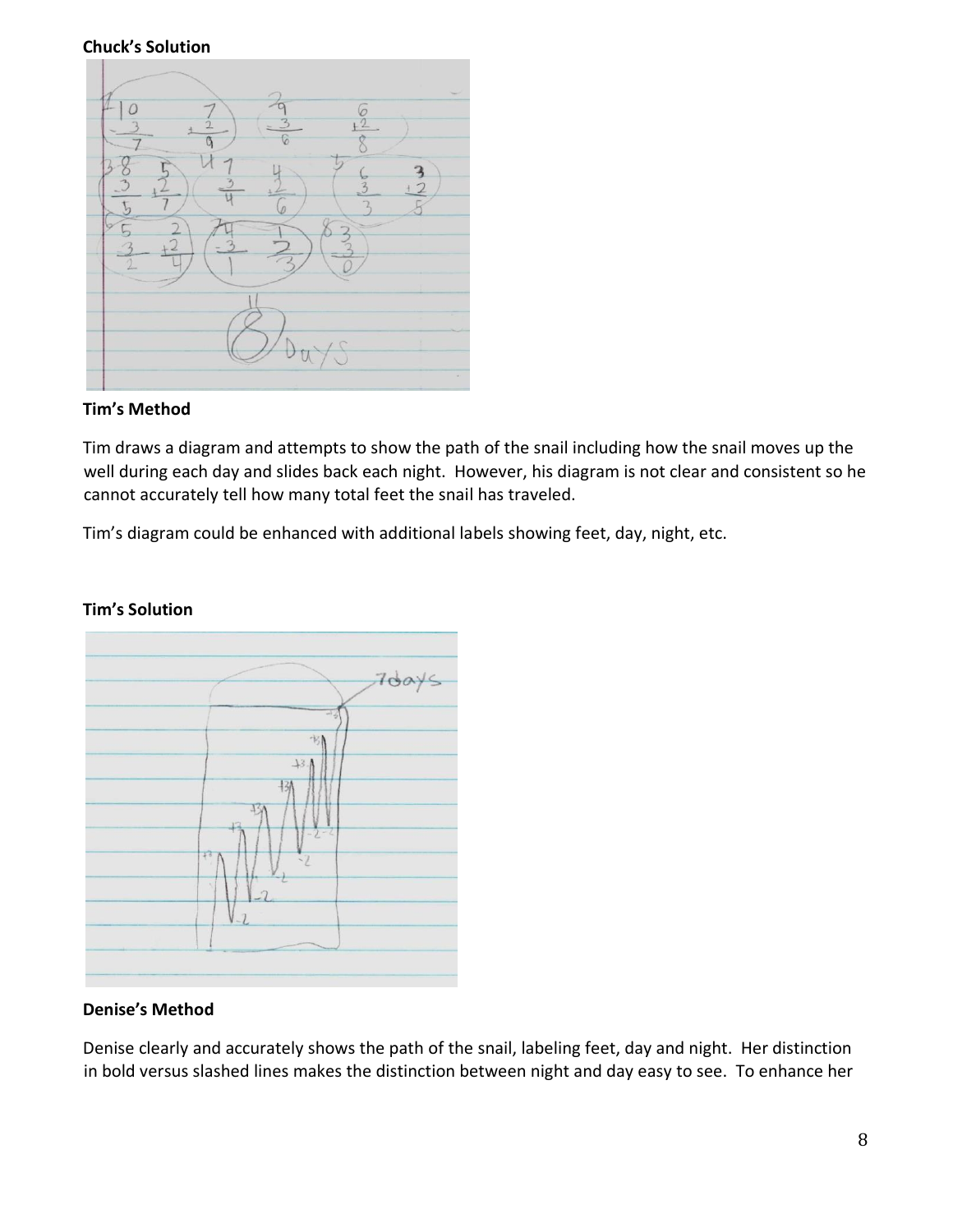solution, Denise could verify her solution with another representation (chart, words, etc.) to show how they are related.

#### **Denise's Solution**



#### **Bill's Method**

Bill made a chart to organize the data in this problem. He makes columns to identify the overall day in the well, the distance the snail is from the top of the well each day and each night and the total feet the snail is from the top at the end of the day. On the 8<sup>th</sup> day Bill shows there are 0 feet left for the snail to travel. His work is organized and labeled so that he correctly arrives at an accurate solution.

Bill's labels may be a bit confusing for someone else reading his work. He could enhance his solution by clearly labeling the columns so it easy to tell the difference between day and d, and N and total. He could also further verify the solution with alternative representation.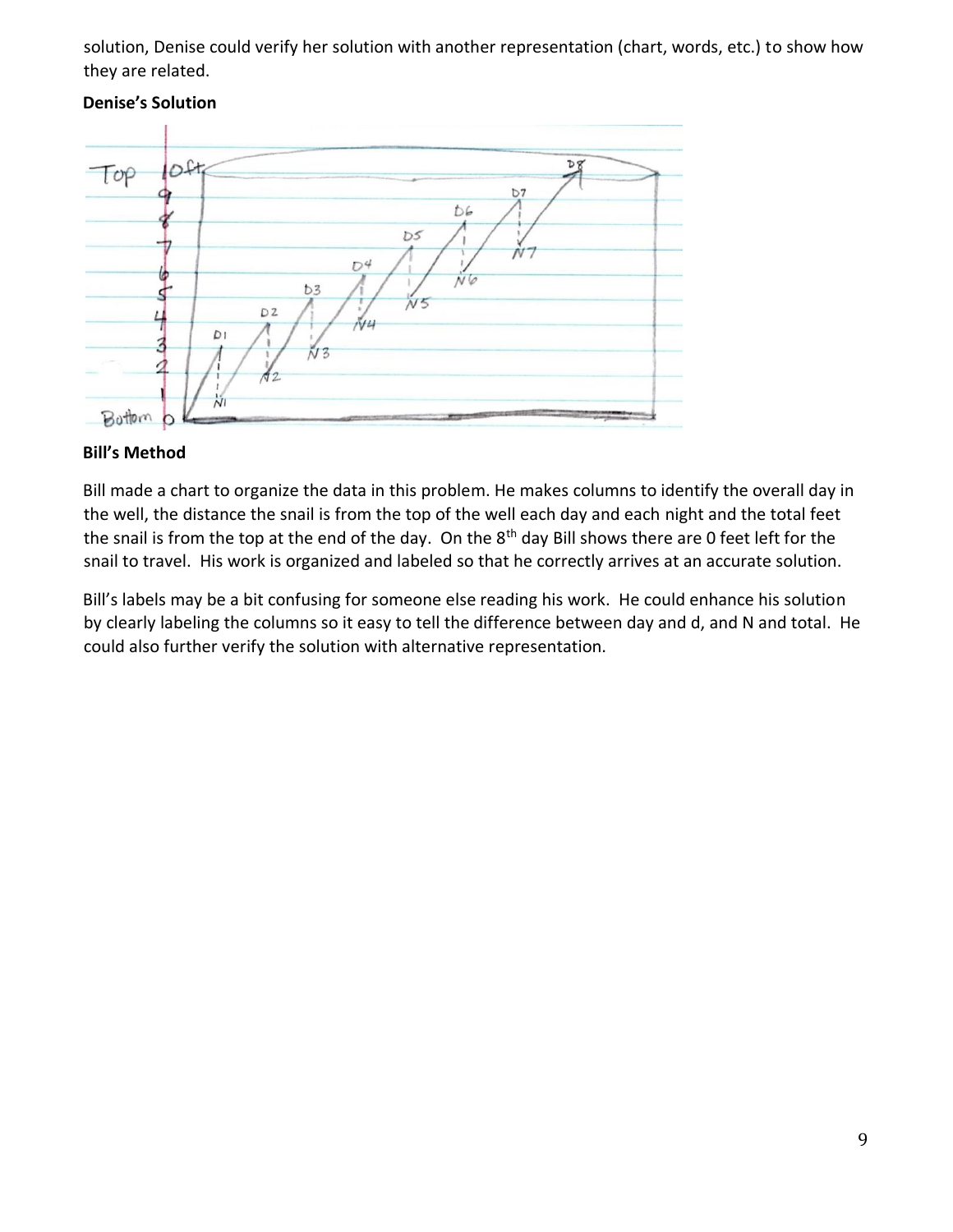#### **Bill's Solution**

Well 10' deep up - 3, n<sub>9</sub>nt down of not

\n
$$
\frac{day}{1} \frac{d}{7} \frac{d}{q} \frac{d}{r} \frac{d}{r} \frac{d}{r}
$$
\n
$$
\frac{d}{3} \frac{6}{5} \frac{7}{7} \frac{7}{4} \frac{6}{5}
$$
\n
$$
\frac{7}{5} \frac{4}{7} \frac{7}{5} \frac{7}{5}
$$
\n
$$
\frac{6}{7} \frac{7}{2} \frac{1}{4} \frac{4}{3}
$$
\n
$$
\frac{6}{7} \frac{1}{2} \frac{1}{3}
$$

This lesson format was designed from the Classroom Challenge Lessons intended for students in grades 6 through 12 from the [Math Assessment Project.](http://map.mathshell.org/materials/lessons.php?taskid=488&subpage=problem)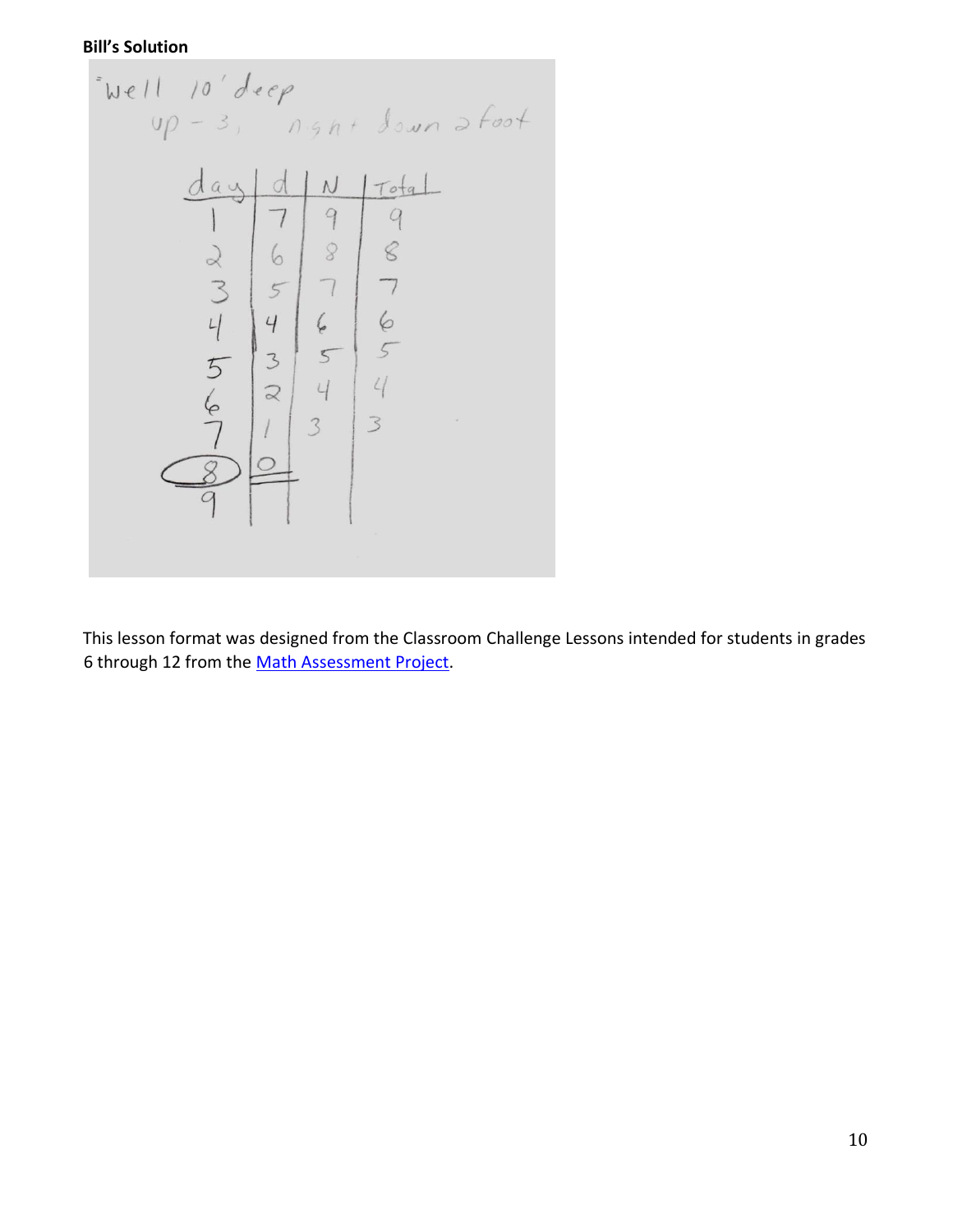#### Name\_\_\_\_\_\_\_\_\_\_\_\_\_\_\_\_\_\_\_\_\_\_\_\_\_\_\_

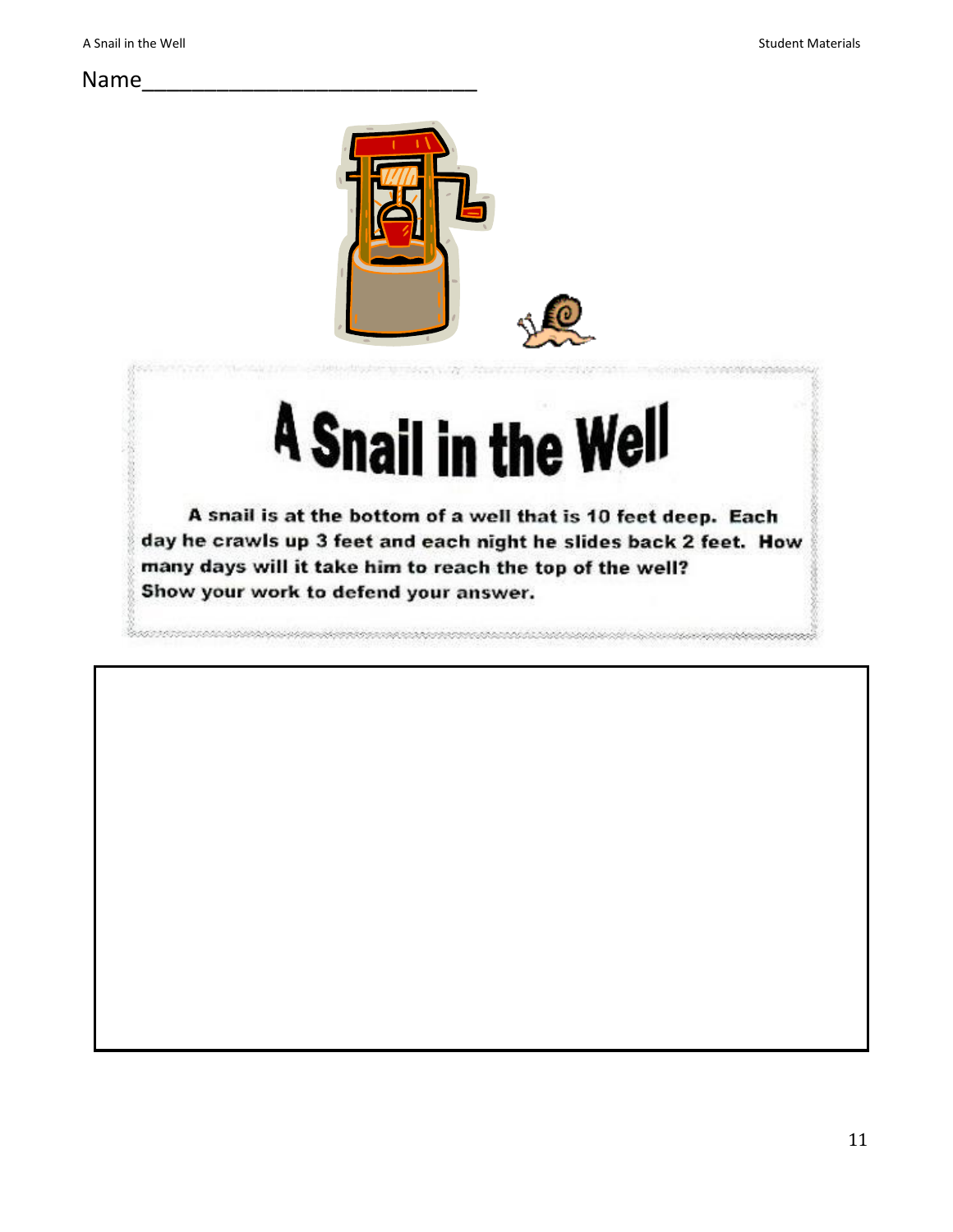### **Sample Responses to Discuss**

Here is some work on A Snail in the Well from students in another class.

For each piece of work:

- 1. Write the name of the student whose solution you are analyzing.
- 2. Describe the problem solving approach the student used.

For example, you might:

- . Describe the way the student has organized the data.
- . Describe what the student did to calculate the day the snail reaches the top of the well.
- 3. Explain what the student needs to do to complete or correct his or her solution.

's Solution

| <u>_s</u> _solution |  |  |
|---------------------|--|--|
|                     |  |  |
|                     |  |  |
|                     |  |  |
|                     |  |  |
|                     |  |  |
|                     |  |  |
|                     |  |  |
|                     |  |  |
|                     |  |  |
|                     |  |  |
|                     |  |  |
|                     |  |  |
|                     |  |  |
|                     |  |  |
|                     |  |  |
|                     |  |  |
|                     |  |  |
|                     |  |  |
|                     |  |  |
|                     |  |  |
|                     |  |  |
|                     |  |  |
|                     |  |  |
|                     |  |  |
|                     |  |  |
|                     |  |  |
|                     |  |  |
|                     |  |  |
|                     |  |  |
|                     |  |  |
|                     |  |  |
|                     |  |  |
|                     |  |  |
|                     |  |  |
|                     |  |  |
|                     |  |  |
|                     |  |  |
|                     |  |  |
|                     |  |  |
|                     |  |  |
|                     |  |  |
|                     |  |  |
|                     |  |  |
|                     |  |  |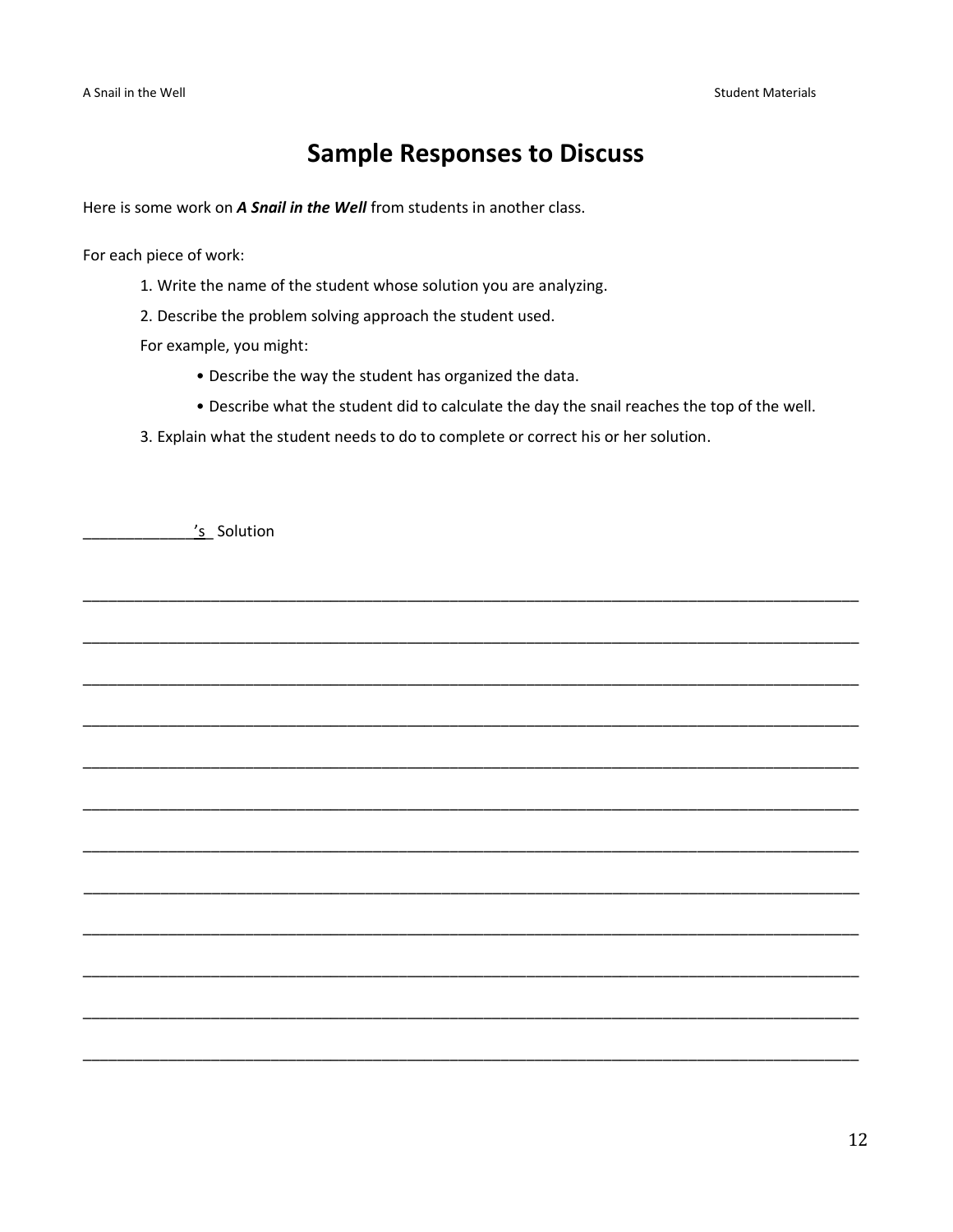| 's_Solution |  |
|-------------|--|
|             |  |
|             |  |
|             |  |
|             |  |
|             |  |
|             |  |
|             |  |
|             |  |
|             |  |
|             |  |
| 's Solution |  |
|             |  |
|             |  |
|             |  |
|             |  |
|             |  |
|             |  |
|             |  |
|             |  |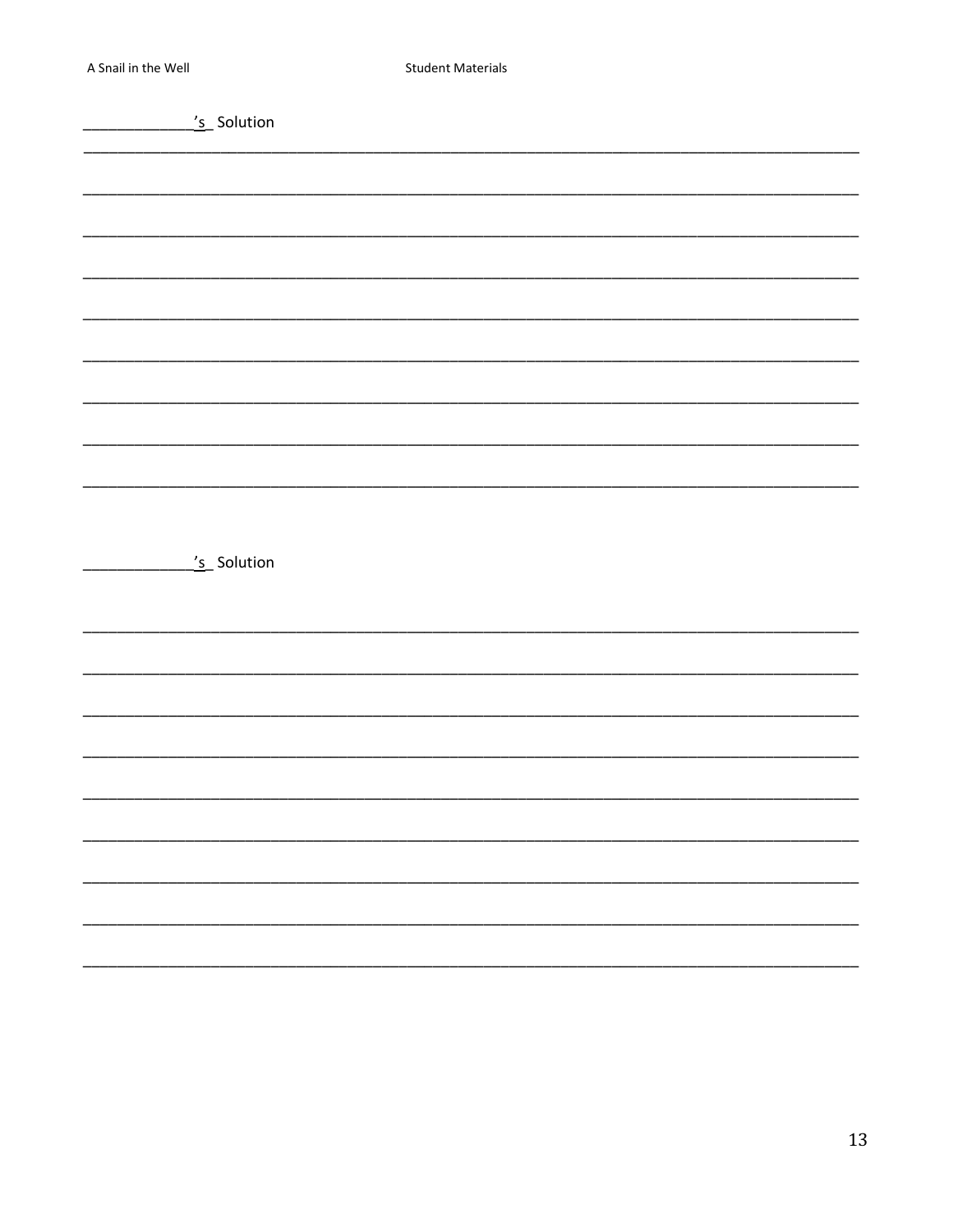### **How Did You Work?**

**Post-Task Reflection: A** *Snail in a Well*

Check the boxes and complete the sentences that apply to your work.

1.) Check one, then complete the sentence below: **\_\_\_\_\_\_**Our group work was better than my own individual work.  *OR* OR  **\_\_\_\_\_\_**My own individual work is better than our group work. I prefer (*circle one)* **our method** / **my method** because: \_\_\_\_\_\_\_\_\_\_\_\_\_\_\_\_\_\_\_\_\_\_\_\_\_\_\_\_\_\_\_\_\_\_\_\_\_\_\_\_\_\_\_\_\_\_\_\_\_\_\_\_\_\_\_ \_\_\_\_\_\_\_\_\_\_\_\_\_\_\_\_\_\_\_\_\_\_\_\_\_\_\_\_\_\_\_\_\_\_\_\_\_\_\_\_\_\_\_\_\_\_\_ 2.) Check one, then complete the sentence below: **\_\_\_\_\_\_** Our method is similar to: \_\_\_\_\_\_\_\_\_\_\_\_\_\_\_\_\_\_\_\_\_\_\_\_\_\_\_\_\_  *(add name of sample response)*  **DR OR \_\_\_\_\_\_\_\_**Our method is different from **all** of the sample responses. I prefer (*circle one)* **our method** / **the sample response** method because: \_\_\_\_\_\_\_\_\_\_\_\_\_\_\_\_\_\_\_\_\_\_\_\_\_\_\_\_\_\_\_\_\_\_\_\_\_\_\_\_\_\_\_\_\_\_\_\_\_\_\_\_\_\_\_\_\_\_\_\_\_\_\_ \_\_\_\_\_\_\_\_\_\_\_\_\_\_\_\_\_\_\_\_\_\_\_\_\_\_\_\_\_\_\_\_\_ 3.) Check one and complete the sentence: **\_\_\_\_\_\_\_**We checked our method by: \_\_\_\_\_\_\_\_\_\_\_\_\_\_\_\_\_\_\_\_\_\_\_\_\_\_\_\_\_\_\_\_\_\_\_\_\_ *OR* **Example 20 We checked our method by:**  $\blacksquare$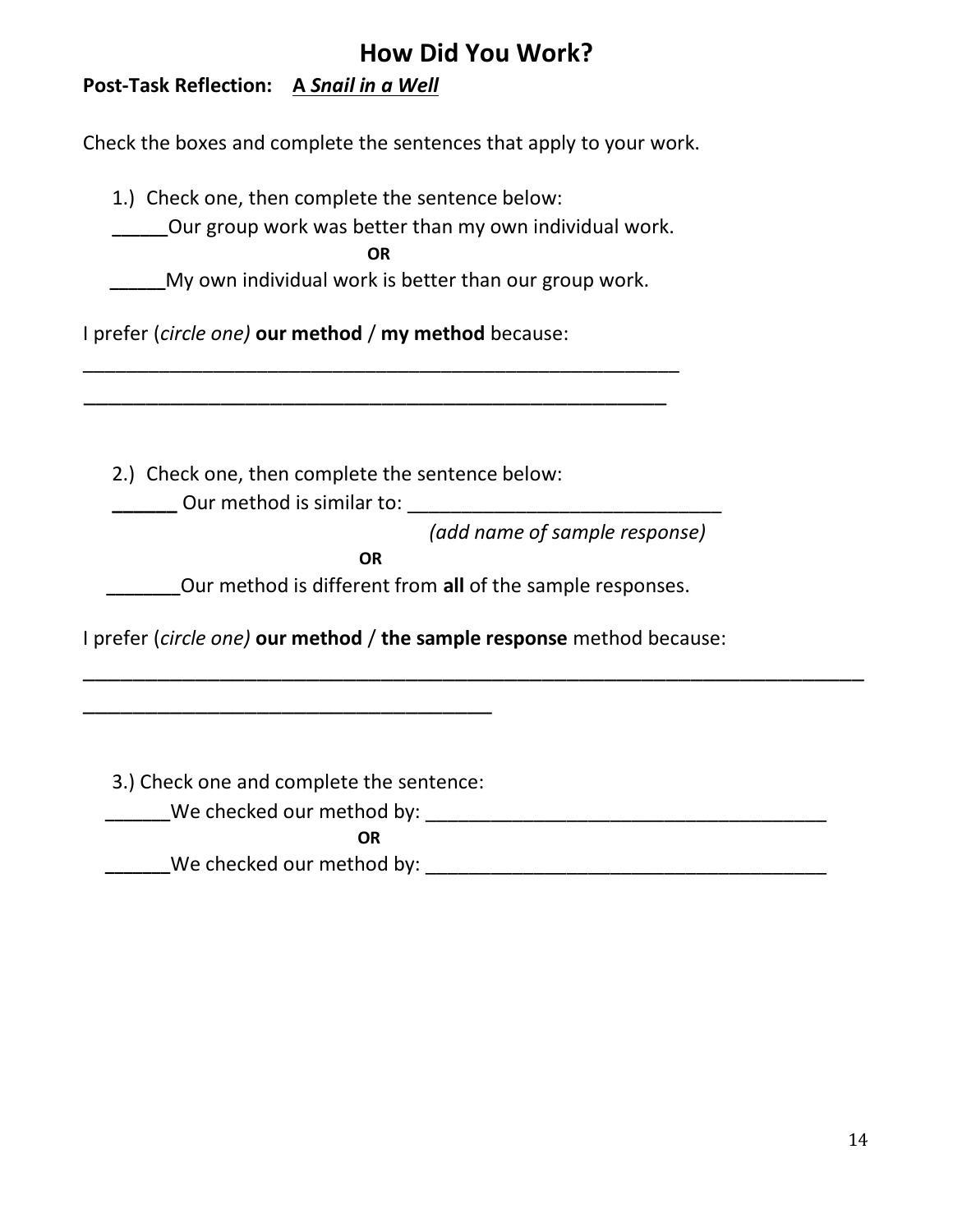Collaborative Work:

- (1) Share your method with your partner(s) and your ideas for improving your individual solution.
- (2) Together in your group, agree on the best method for completing the problem.
- (3) Produce a poster, showing a joint solution to the problem.
- (4) Make sure that everyone in the group can explain the reasons for your chosen method, and describe any assumptions you have made.
- (5) Check your work.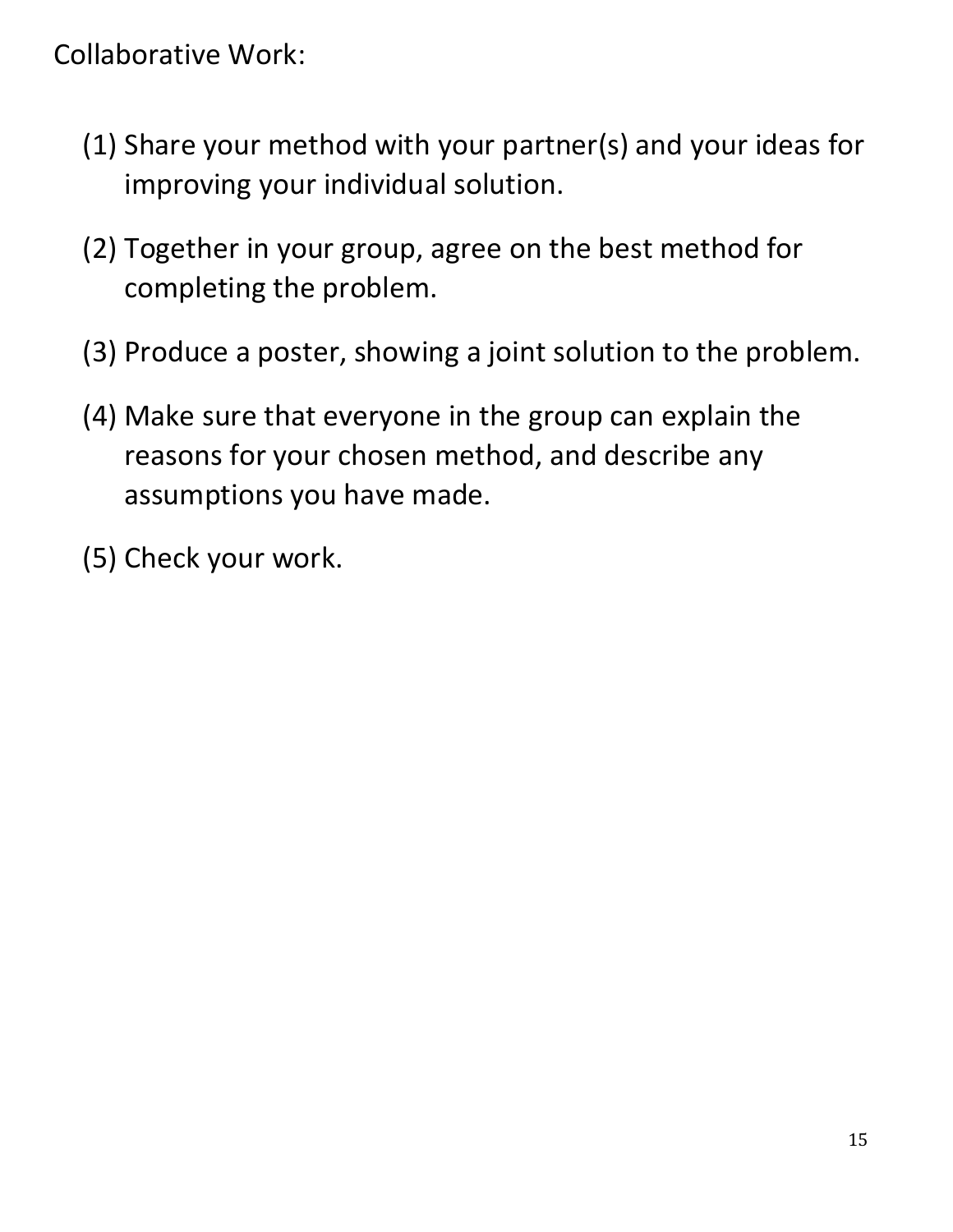### **Will's Solution**



**Whitney's Solution**

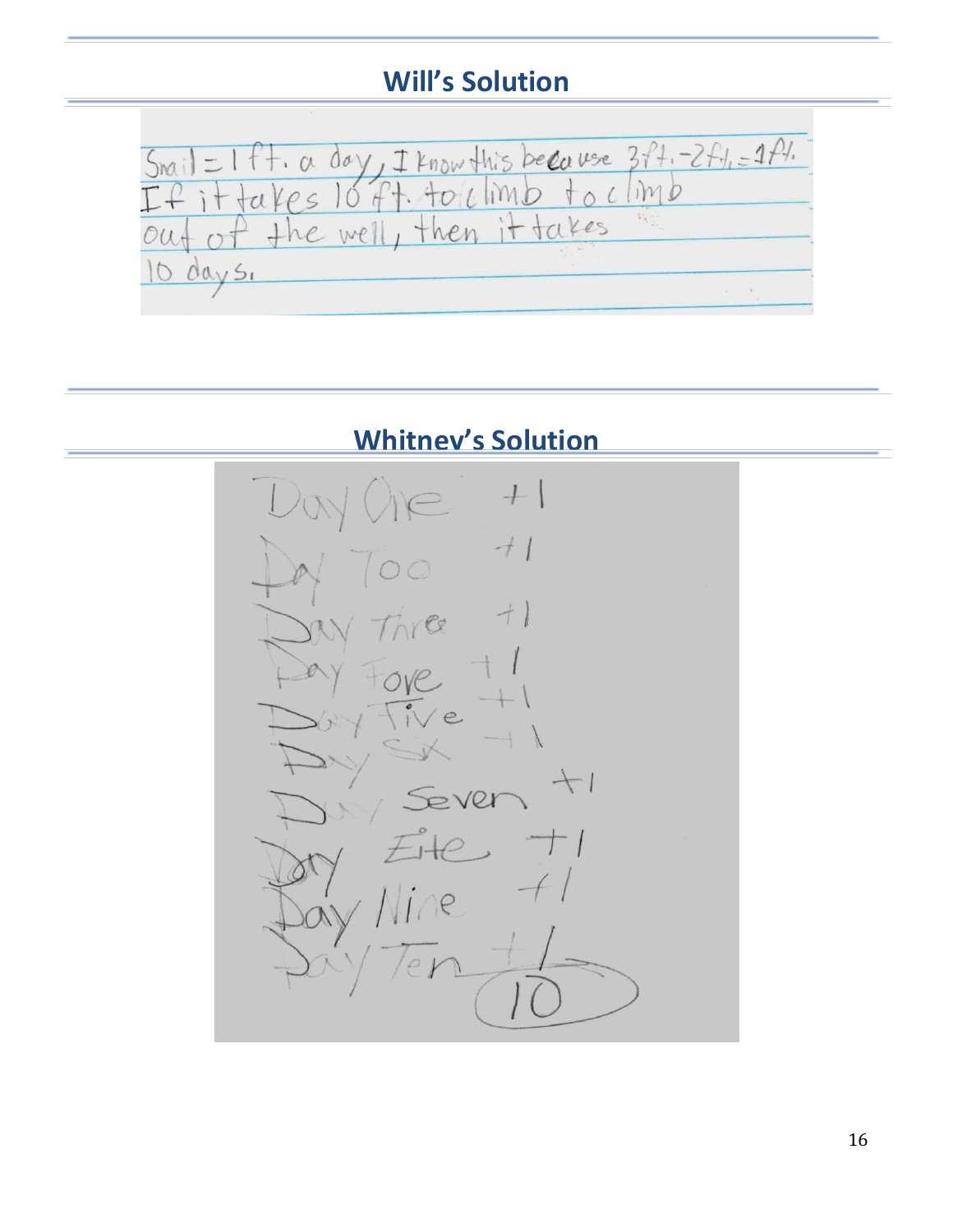# **Chuck's Solution**



## **Tim's Solution**